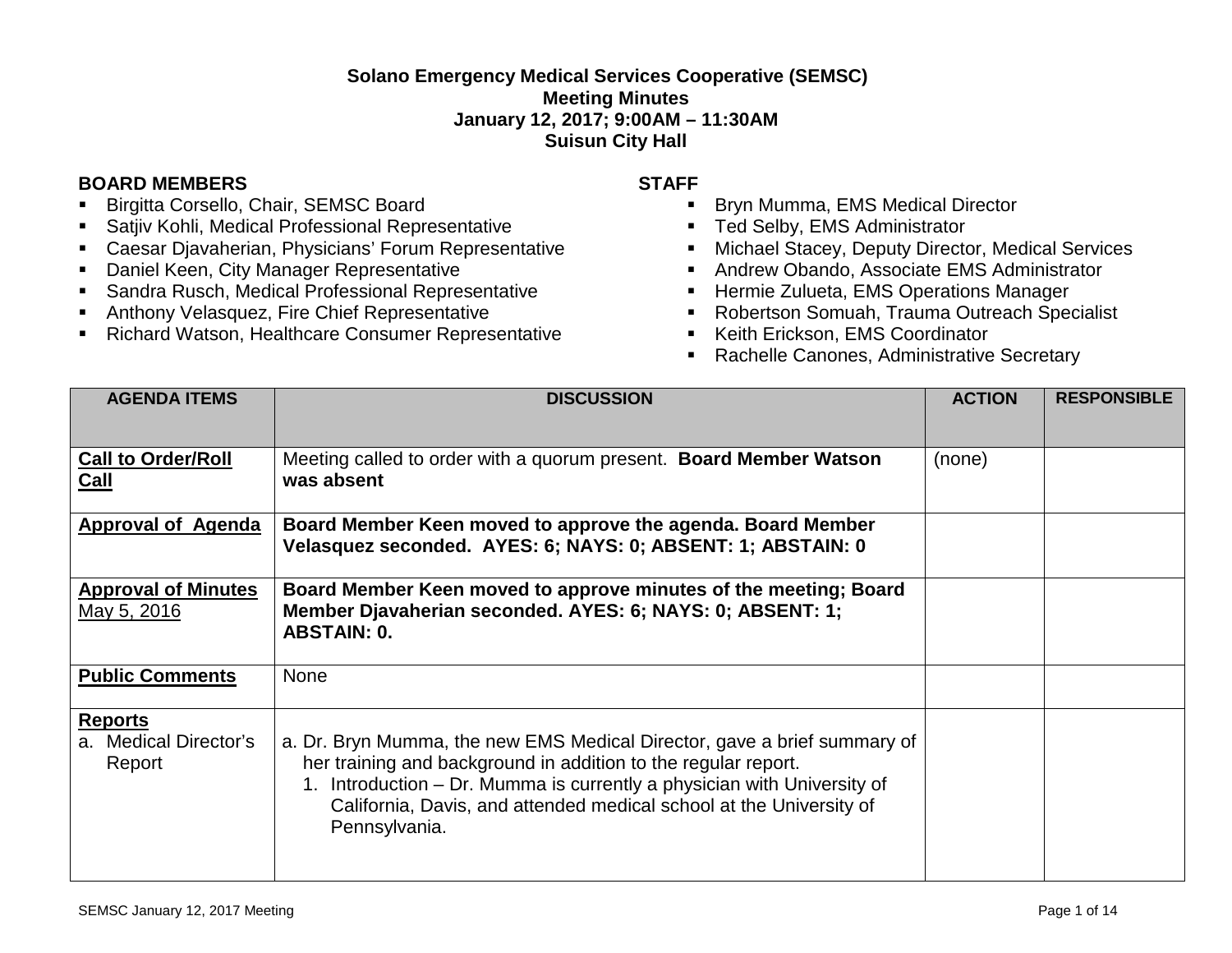| She completed residency training at the University of Pittsburgh, which |
|-------------------------------------------------------------------------|
| has a very strong prehospital emphasis as part of the training program. |
| The medical residents flew as full crew flight physicians and acted as  |
| EMS Command physicians, which involved more than over the phone         |
| medical command. It entailed actually taking the emergency vehicle      |
| operations course, operating a vehicle with lights, sirens, and         |
| emergency medical equipment, responding to all calls involving          |
| cardiac arrest, alongside the paramedics of the City of Pittsburg, as   |
| well as responding to other medical calls as requested. These may       |
| include calls involving a motor vehicle collision with a prolonged      |
| extrication, Multi-Casualty Incident (MCI), and patients who refuse     |
| medical assistance in the field so that these patients may be           |
| evaluated, and if necessary help convince them to be transported to     |
| the hospital. It was during this internship that an interest in Out-of- |
| Hospital Cardiac Arrest (OHCA) was developed, and she began             |
| focusing her research on OHCA. Dr. Mumma added that at UC Davis,        |
| she splits her time between teaching, education, clinical service, and  |
| research primarily in OHCA, and the prehospital management of           |
| cardiovascular emergencies, primarily ST-Elevation Myocardial           |
| Infarction (STEMI).                                                     |
|                                                                         |
| 2. Discipline Report – Dr. Mumma announced that since the last meeting  |
| there has been one dropped case with the court dropping all charges     |
| against the Emergency Medical Technician (EMT). One temporary           |
| suspension was issued, with the EMT eligible for reinstatement once     |
| the stipulated conditions have been met. There are two EMTs on          |
| probation. There is one open case that is expected to be in the court   |
| system for a while, and the EMS Agency's action is pending the verdict  |
| of that case. There are four EMTs currently on probation, with two      |
| ending in the middle of 2017.                                           |
|                                                                         |
| 3. Changes to EMS Policies – It was stated that a copy of the new or    |
| updated policies is included in the meeting packet. They are:           |
| a. Policy 2315 – EMS Policy and Protocol Development and Review         |
| b. Policy $3000 - EMS$ Fees                                             |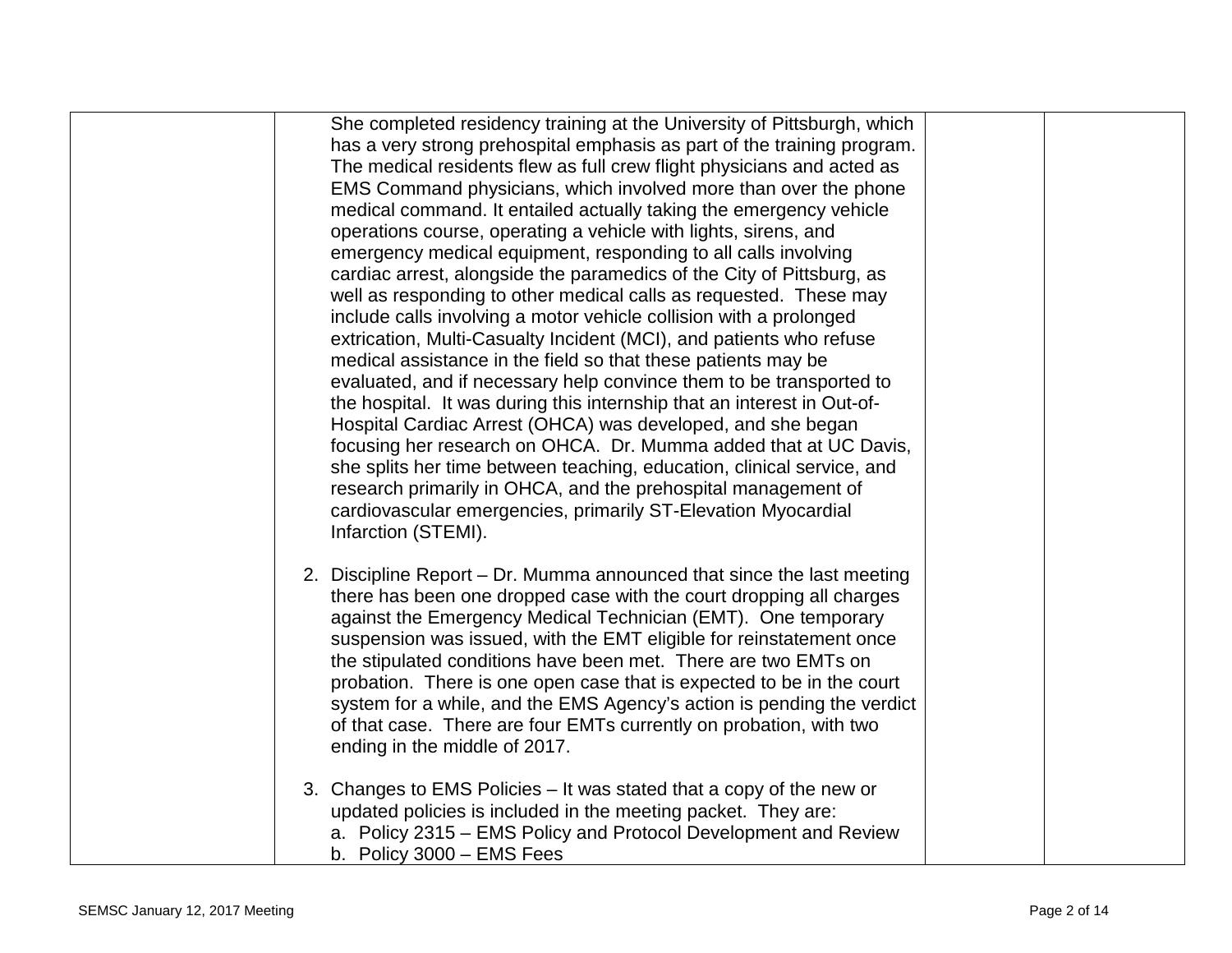|                 | c. Policy 3400 - Paramedic Accreditation and Re-Accreditation               |  |
|-----------------|-----------------------------------------------------------------------------|--|
|                 | <b>Process</b>                                                              |  |
|                 | d. Policy 3420 – Paramedic Preceptor Roles and Responsibilities             |  |
|                 |                                                                             |  |
|                 | e. Policy 3500 - Roles and Authorization, Re-Authorization                  |  |
|                 | Requirements for Mobile Intensive Care Nurses (MICN). This is a             |  |
|                 | new policy. It was announced that there were eight nurses that              |  |
|                 | attended the last EMS orientation, none of whom are fully                   |  |
|                 | authorized yet, but have begun the process to receive full MICN             |  |
|                 | authorization.                                                              |  |
|                 | f. Policy 6105 - Prehospital Trauma Triage Plan                             |  |
|                 | g. Policy 6180 - Multi-Casualty Incident (MCI) Response                     |  |
|                 | h. Policy 6611 – Spinal Motion Restriction (SMR). This is basically         |  |
|                 | changing the Basic Life Support (BLS) policy to match the                   |  |
|                 | Advanced Life Support (ALS) policy.                                         |  |
|                 | Congestive Heart Failure and Pulmonary Edema Protocols - There              |  |
|                 | was a minor update adopted at the last EMS Quarterly Meeting                |  |
|                 | advising prehospital to consider using a 12-Lead rather than                |  |
|                 | requiring it prior to administration of nitroglycerin.                      |  |
|                 |                                                                             |  |
| b. EMS          | b. Ted Selby, EMS Administrator, provided an update on the following items: |  |
| Administrator's | 1. General Update – Mr. Selby stated that there have been several           |  |
| Report          | changes since the last SEMSC Board Meeting in May 2016. Dr. Aaron           |  |
|                 | Bair, the former EMS Medical Director has retired and relocated to San      |  |
|                 | Diego, and Dr. Joseph Becker, the Sutter Solano Physician                   |  |
|                 | Representative has a accepted a new position with another                   |  |
|                 | organization outside the County. Both Dr. Bair and Dr. Becker               |  |
|                 | received a plaque and best wishes on behalf of the SEMSC Board for          |  |
|                 | their years of service and dedication.                                      |  |
|                 |                                                                             |  |
|                 | The EMS Agency is still contracting with UC Davis Medical Center for        |  |
|                 | the services of a Medical Director. Mr. Selby added that Dr. Bryn           |  |
|                 | Mumma has stepped in and done a fantastic job of putting all the            |  |
|                 | pieces together to strengthen the Agency and keep it moving in a            |  |
|                 | positive direction. It was also added that Sutter Solano appointed Dr.      |  |
|                 | Satjiv Kohli to carry on the good work begun by Dr. Becker.                 |  |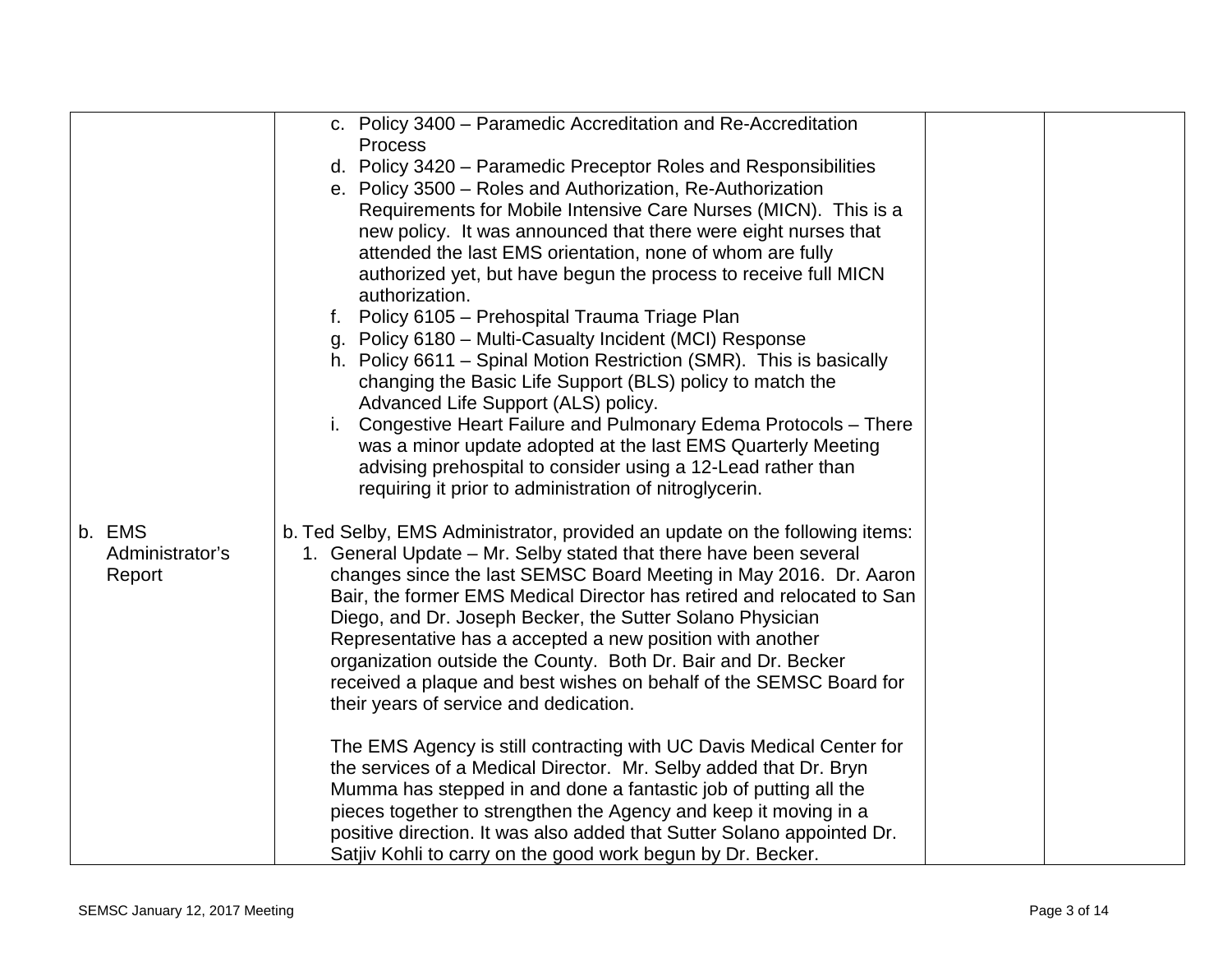| Mr. Selby highlighted the Emergency Medical Response Summit that                                                                            |
|---------------------------------------------------------------------------------------------------------------------------------------------|
| the Agency hosted at the Solano County Fairgrounds in June. The<br>theme was "I Will Survive!" The focus was on surviving infectious        |
| disease, specifically Ebola, in the 21 <sup>st</sup> century. The keynote speaker                                                           |
| was an actual Ebola survivor. It was stated that speakers from the                                                                          |
| Centers for Disease Control and Prevention (CDC), Emory University,                                                                         |
| and the State Department of Public Health were also included on the                                                                         |
| agenda.                                                                                                                                     |
| Mr. Selby announced that this year's annual summit will be held on                                                                          |
| May $2^{nd}$ , and the theme is "Through the Years." The focus is on the                                                                    |
| evolution of EMS through the years. This year's keynote speaker is a                                                                        |
| neurosurgeon who conducts a thought-provoking session on whether                                                                            |
| an organized EMS and Trauma System might have saved the life of<br>Bobby Kennedy at the 1968 Democratic National Convention.                |
|                                                                                                                                             |
| 2. System Update – Mr. Selby stated that the prehospital partners –                                                                         |
| Medic Ambulance and the Public Private Partnership (PPP) Fire                                                                               |
| Departments – have continued their exemplary service to the residents                                                                       |
| of Solano County. Response time statistics for the fourth quarter of<br>2015/2016 and first quarter of 2016/2017 for Medic Ambulance are at |
| an average of 99%. It was added that Medic continues to provide                                                                             |
| unparalleled service to the communities it services and has continued                                                                       |
| partnering with EMS to upgrade current systems, such as the third-                                                                          |
| party monitoring system that is used to verify response times.                                                                              |
| With regard to the PPP Fire Departments, the EMS Administrator                                                                              |
| stated that each one continues to provide strong support as evidenced                                                                       |
| by their respective response time averages:                                                                                                 |
|                                                                                                                                             |
| 4 <sup>th</sup> Quarter 15/16<br>1st Quarter 16/17                                                                                          |
| Benicia -<br>95%<br>96%<br>96%<br>95%<br>Dixon –                                                                                            |
| Fairfield $-$<br>92%<br>92%                                                                                                                 |
| $\bullet$ Vallejo –<br>93%<br>93%                                                                                                           |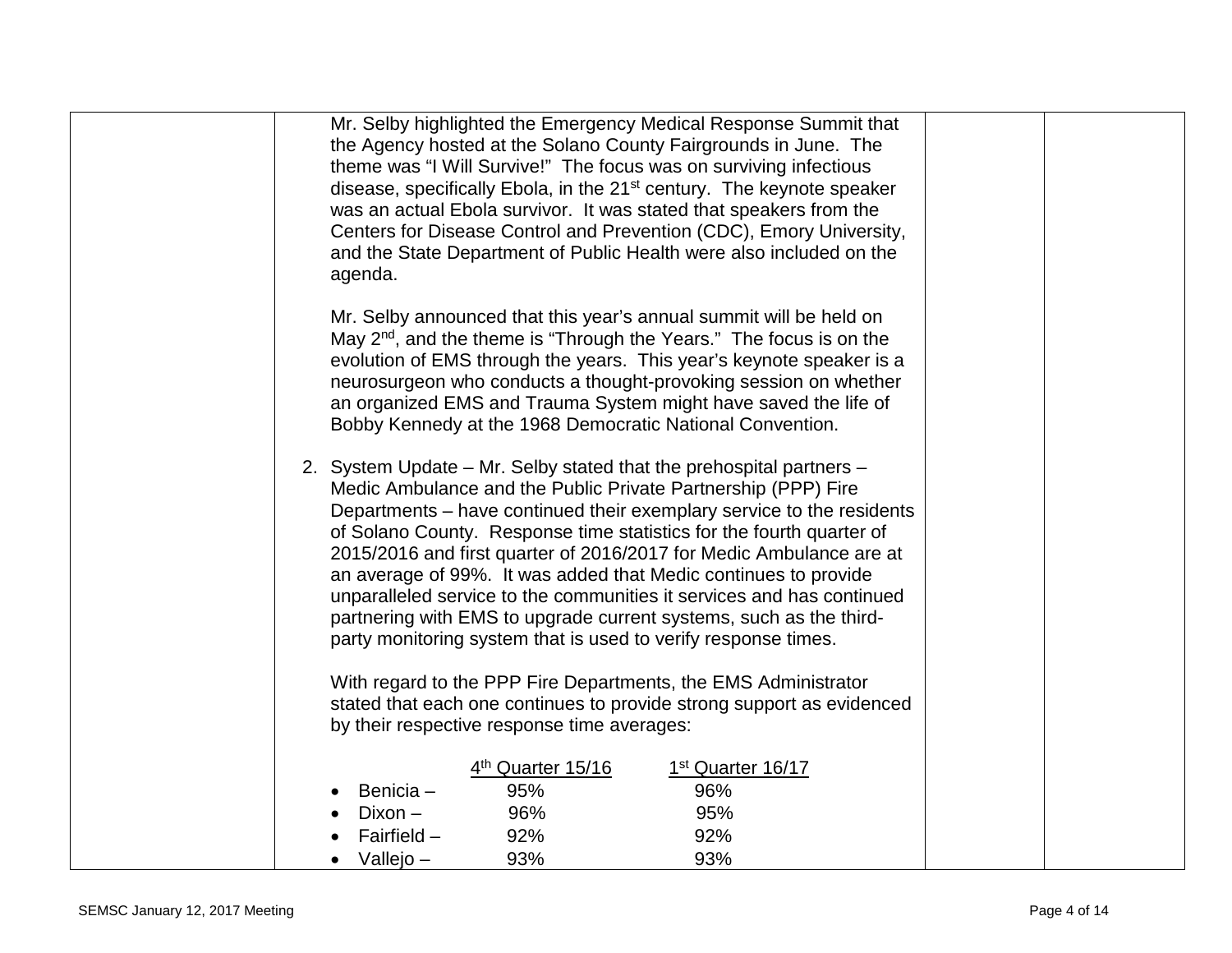|                           | Mr. Selby indicated that at the last SEMSC Board Meeting, it was<br>announced that the Auditor Controller's Office (ACO) was finalizing<br>their report and conducting the exit interview to produce the final<br>report. The ACO's final report is included as part of the meeting<br>package today. It was highlighted that there were no findings. It was<br>likewise announced that the ACO informed the Agency last month that<br>they are preparing to conduct the 2016/2017 audit, and this is<br>expected to begin in the near future. The Letter of Engagement for<br>this audit has already been signed by the EMS Administrator and the<br>Board Chair.                                                                                                                                                                                                                                                                  |  |
|---------------------------|-------------------------------------------------------------------------------------------------------------------------------------------------------------------------------------------------------------------------------------------------------------------------------------------------------------------------------------------------------------------------------------------------------------------------------------------------------------------------------------------------------------------------------------------------------------------------------------------------------------------------------------------------------------------------------------------------------------------------------------------------------------------------------------------------------------------------------------------------------------------------------------------------------------------------------------|--|
|                           | 3. Announcements - Mr. Selby announced that in 2017, National EMS<br>Week will take place from May 21-27. Events are being planned to<br>honor our EMS professionals and will be announced at the next<br><b>SEMSC Board Meeting.</b><br>The Emergency Medical Response Summit entitled "Through the                                                                                                                                                                                                                                                                                                                                                                                                                                                                                                                                                                                                                                |  |
|                           | Years!" which will be held at the County Fairgrounds in Vallejo on May<br>$2nd$ was reiterated.                                                                                                                                                                                                                                                                                                                                                                                                                                                                                                                                                                                                                                                                                                                                                                                                                                     |  |
| c. Contractor's<br>Report | c. Helen Pierson, Chief Financial Officer of Medic Ambulance provided some<br>highlights around what is happening in the company.<br>1. Medic Ambulance stated that that they are proud of their continued<br>membership in California Ambulance Association (CAA), and the<br>American Ambulance Association. Ms. Pierson indicated that these<br>memberships give their management team and employees access to<br>the best minds and network of professionals that their organization can<br>have. It was added that 2016 also saw Medic's management team<br>present many of their amazing programs across the nation, including<br>Denver, Texas, Las Vegas, Atlantic City, San Diego, Lake Tahoe and<br>San Francisco. Sharing about their programs and processes on the<br>national level is important only because it involves finding more ways<br>to further improve their operations and is imperative to their success. |  |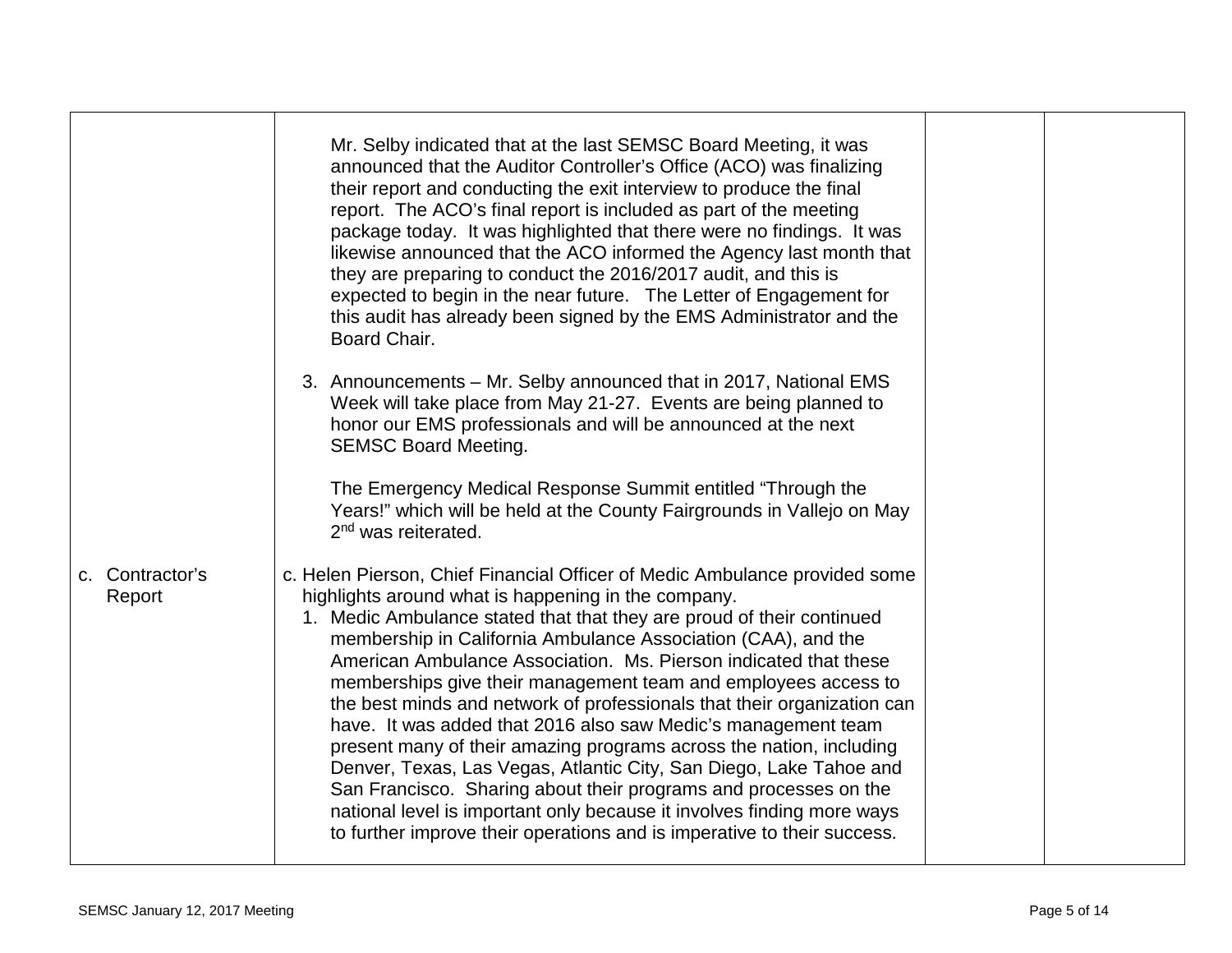| 2. Accredited Center of Excellence (ACE) for the International Academies<br>of Emergency Dispatch – It was announced that Medic's Emergency<br>Medical Dispatch (EMD) officially received their ACE accreditation in<br>July 2016, and are now one of only 11 agencies in the State of<br>California with this distinction. Sandra Whaley, the manager over their<br>EMD spearheaded this project, which was observed to be a difficult<br>process to go through.                                                                                                                   |  |
|-------------------------------------------------------------------------------------------------------------------------------------------------------------------------------------------------------------------------------------------------------------------------------------------------------------------------------------------------------------------------------------------------------------------------------------------------------------------------------------------------------------------------------------------------------------------------------------|--|
| 3. Commission on Accreditation of Ambulance Services (CAAS) – Medic<br>also announced that in October, they received a perfect score and full<br>three-year re-accreditation from CAAS.                                                                                                                                                                                                                                                                                                                                                                                             |  |
| Ms. Pierson proudly added that Medic is now one of only 30 agencies<br>in the world that currently have both the ACE and CAAS<br>accreditations, and pointed out that Medic's success is also good for<br>the citizens and residents of Solano County who will benefit from their<br>services and expertise.                                                                                                                                                                                                                                                                        |  |
| 4. Other Upgrades - Ms. Pierson stated that for the third straight year<br>Medic Ambulance has seen a significant increase in call volume. As<br>such, the company has purchased six new ambulances this year, and<br>installed their tenth Power-LOAD gurney system. This system turns<br>the entire gurney system loading and unloading process into an easy<br>to use and fully automated system. This state-of-the-art system has<br>been a \$500,000 investment, and Medic plans to increase their<br>investment annually by adding more Power-LOAD gurneys to their<br>fleet. |  |
| Ms. Pierson stated that additionally, the company has improved their<br>patient and employee satisfaction feedback process by engaging EMS<br>Survey Team to be the third-party operator of these surveys. Over 500<br>patient surveys are sent out monthly for Medic Ambulance. When<br>responses are received by the EMS Survey Team, the information is<br>included into a data base and the findings are reported back to Medic.                                                                                                                                                |  |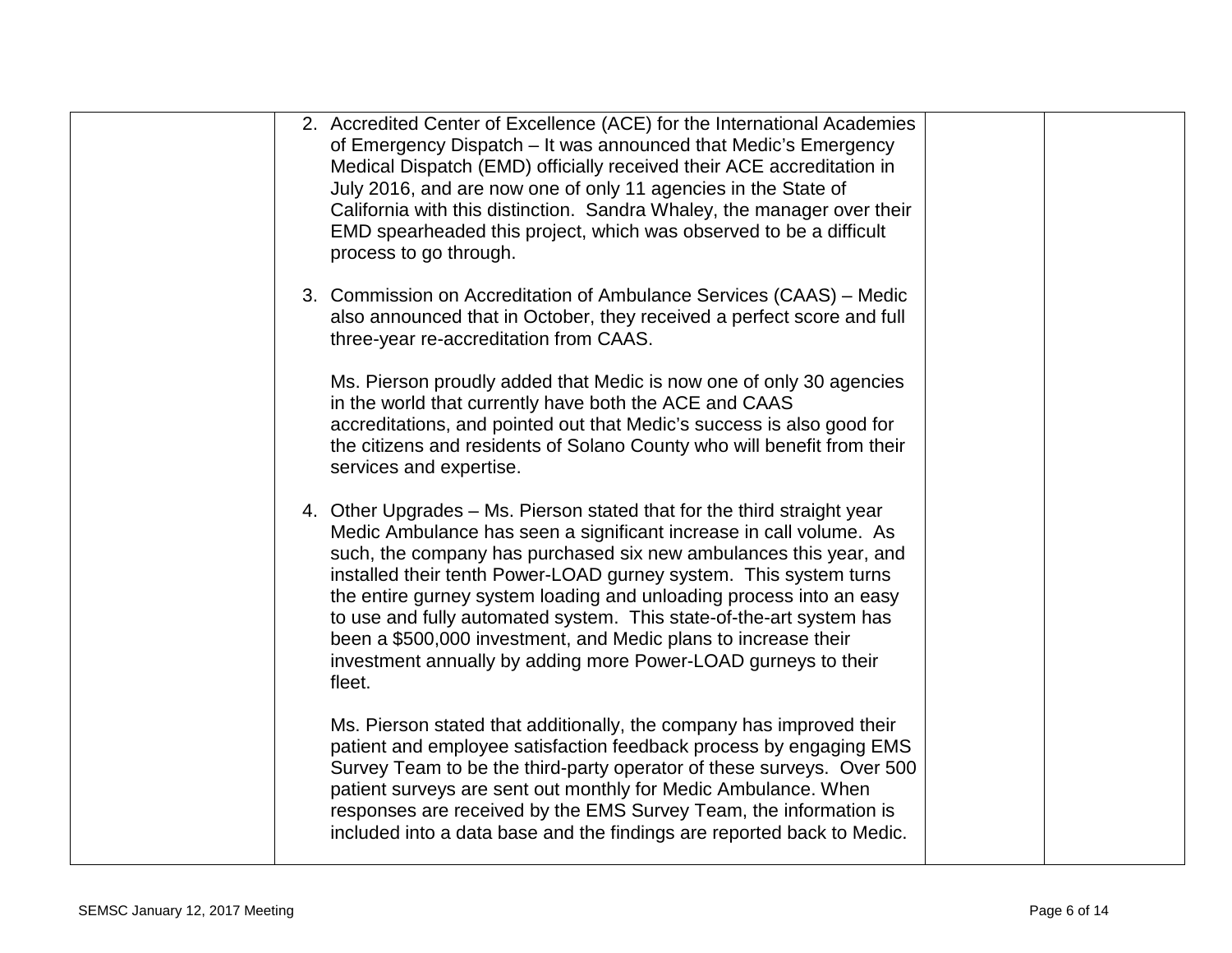| It was added that they have received some amazing responses, and<br>requested the SEMSC Board to present a summary of the feedback<br>Medic has been receiving at the April 2017 Board Meeting. Ms.<br>Pierson added that the SEMSC Board may be interested in knowing<br>what is going on, and the kind of response Medic has been receiving.                                                                                                                                                                                                                                                                                                                                                                                                                         |
|------------------------------------------------------------------------------------------------------------------------------------------------------------------------------------------------------------------------------------------------------------------------------------------------------------------------------------------------------------------------------------------------------------------------------------------------------------------------------------------------------------------------------------------------------------------------------------------------------------------------------------------------------------------------------------------------------------------------------------------------------------------------|
| 5. Community Involvement – Medic announced that in 2016, they have<br>participated in over 224 events, including "Every Fifteen Minutes,"<br>Solano Turkey Trot, Fun on the Run, and Rebuilding Together.<br>Participation in these events are community service hours they donate<br>back to the community at no expense to the County.                                                                                                                                                                                                                                                                                                                                                                                                                               |
| 6. Ms. Pierson informed the SEMSC Board about the passing of one of<br>their long-time employees, Jason Comer, who was the Quality<br>Assurance Manager for the company. Mr. Comer worked with Medic<br>for 16 years, and became part of the management team. He was 36<br>years old, and passed away on Christmas Eve after a five-month battle<br>with leukemia. He is survived by his wife and two young sons. Ms.<br>Pierson wanted to take the opportunity to thank the EMS community<br>and the EMS agencies that worked together on the memorial service<br>held in Jason Comer's honor this past Saturday, appreciating their<br>participation and the presence of many of their employees during the<br>service.                                              |
| 7. Community Paramedicine Pilot (CP) Program - Brandon Klug,<br>Integrated Health Manager at Medic Ambulance, who runs the day-to-<br>day operations of the CP program provided the Board with an update.<br>The program went live and Medic CPs began seeing actual patients on<br>September 15, 2015. A total of 142 patients have been referred to the<br>program from NorthBay Healthcare, 95 of whom Medic has been able<br>to enroll in the program. Almost half of these patients are suffering<br>from Congestive Heart Failure (CHF) and half have Chronic<br>Obstructive Pulmonary Disease (COPD). However, it was pointed out<br>that there are also a number of patients that have been referred who<br>have a history of both of these disease processes. |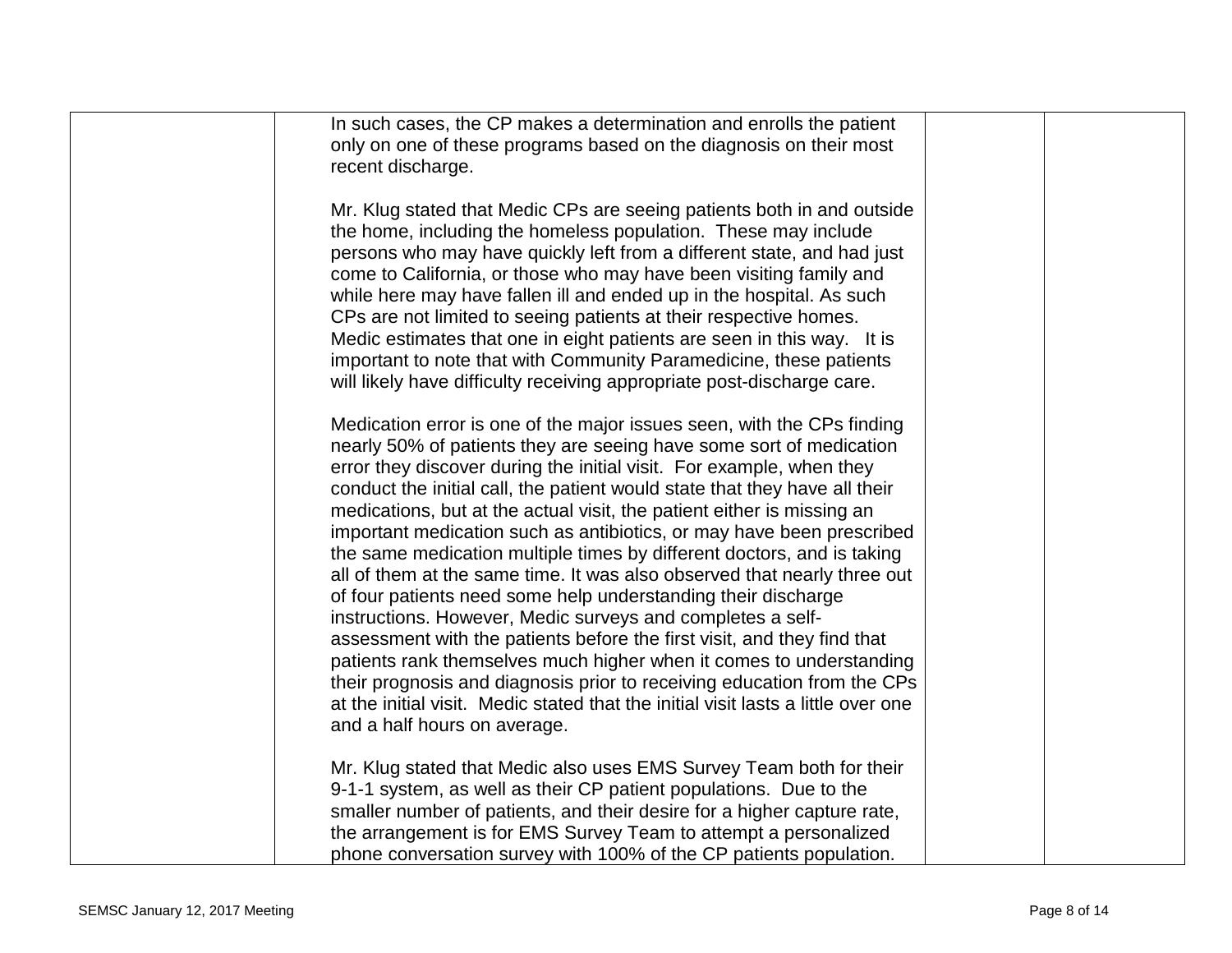| At this time the patient then has the option of refusing to participate.  |  |
|---------------------------------------------------------------------------|--|
| Medic, however has a very high capture rate for this population, and      |  |
| receives an 18-to-19-page survey result each month. It was pointed        |  |
| out that two pages out of the most recent report is included in the       |  |
| meeting packet. Mr. Klug indicated that EMS Survey Team has about         |  |
| 131 organizations in their data base and the document in the packet       |  |
| highlighted that Medic Ambulance is the highest rated CP program          |  |
| based on independent patient feedback. Medic has some their best          |  |
| paramedics in the CP program doing the home visits, and the intent is     |  |
| to provide great customer satisfaction and teach the patients how to      |  |
| manage their own care effectively at home.                                |  |
| The goals established for the program are to continue to meet the         |  |
| unmet needs of the identified population and try to increase the          |  |
| volume of enrollment. The initial pilot goal was to enroll an estimated   |  |
| 300 patients into the program, but Medic has no control over the          |  |
| number of referrals they receive, only on the number of patients they     |  |
| are able to enroll and convince to agree to an in-home visit from those   |  |
| referrals. However, if during the course of the pilot, they are able to   |  |
| see more than 300 patients, Medic does not foresee an issue. They         |  |
| will continue to try and increase the number of patients they are         |  |
| seeing. It was pointed out that currently the pilot is slated to continue |  |
| until November 13, 2017 but it is anticipated that there will be annual   |  |
| extensions of the pilot while Community Paramedicine goes through         |  |
| possible legislative reform. The overarching goal is to enact legislation |  |
| to allow Community Paramedicine to continue and allow it to be a          |  |
| standardized practice in the State of California. This will then make it  |  |
| easier for hospital partners and other EMS organizations to be able to    |  |
|                                                                           |  |
| bring the benefit of Community Paramedicine to their respective           |  |
| communities.                                                              |  |
| Board Chair Corsello inquired as to Medic's current partners in the CP    |  |
| referral process. Medic stated that their current partner is NorthBay     |  |
| Healthcare, which involves NorthBay Medical Center and NorthBay           |  |
| VacaValley Hospital.                                                      |  |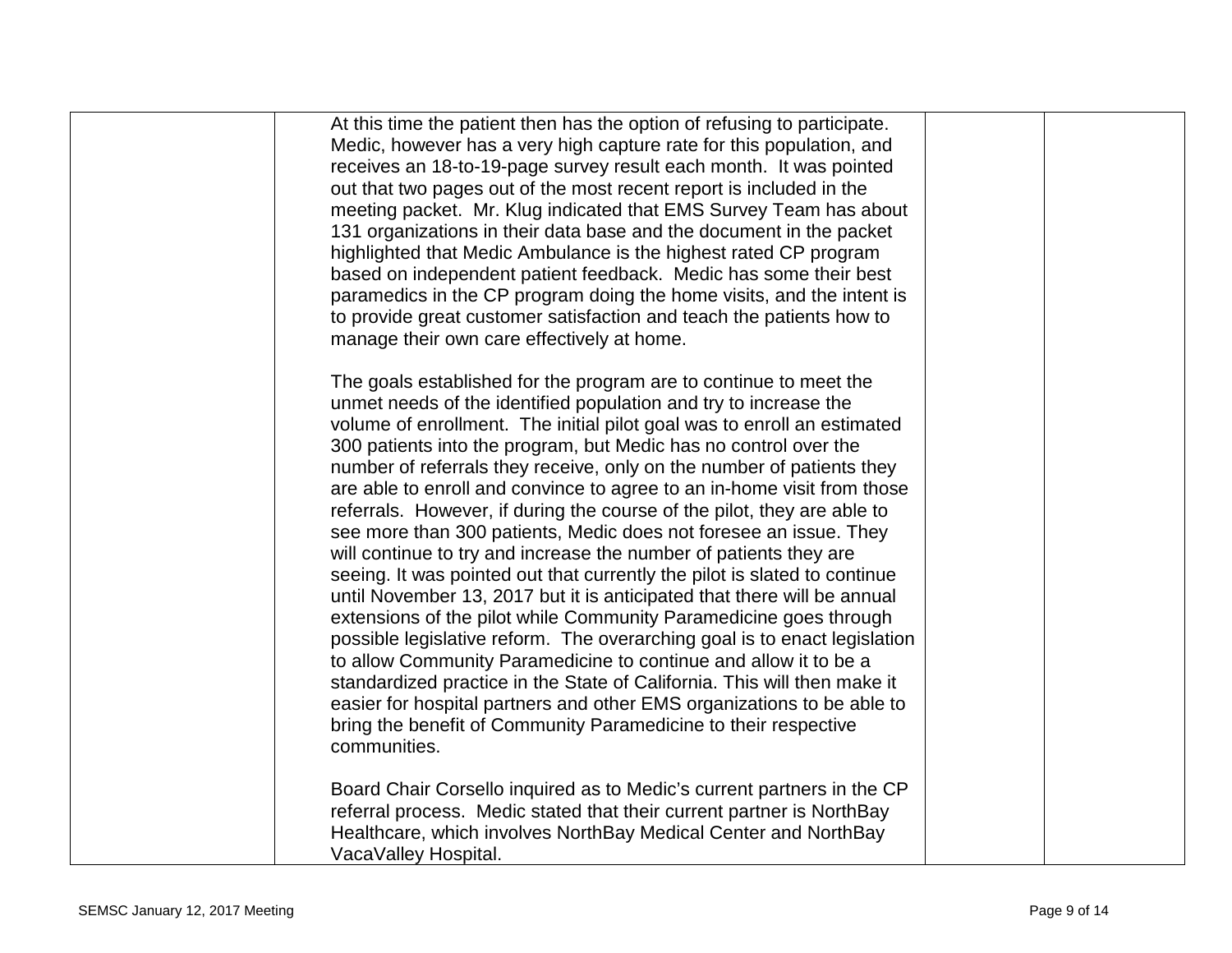| It was added that Medic has been in discussions with Kaiser and<br>Sutter for inclusion in the pilot, but both are still in the contract<br>negotiation phase. It was pointed out that Medic's intent and focus on<br>sustainability for this pilot, is what sets it apart from the many of the<br>other pilot programs in the country. There may have been many great<br>models but without a focus on sustainability and funding incorporated<br>in the beginning. This focus was important to Medic from the start, not<br>wanting to build a program and put a large amount of infrastructure<br>into it to help tens of patients, only to close up shop at the end of a<br>two-year pilot. Medic's goal from the beginning was to build a program<br>that will keep touching lives, even after the end of the pilot study, and<br>to create something that is reproducible in other communities. |  |  |
|-------------------------------------------------------------------------------------------------------------------------------------------------------------------------------------------------------------------------------------------------------------------------------------------------------------------------------------------------------------------------------------------------------------------------------------------------------------------------------------------------------------------------------------------------------------------------------------------------------------------------------------------------------------------------------------------------------------------------------------------------------------------------------------------------------------------------------------------------------------------------------------------------------|--|--|
| Board Member Keen asked about where funding for this program<br>comes from. Medic explained that NorthBay pays a small enrollment<br>fee and a fee for service. However, Medic is primarily bearing the<br>majority of the cost by operating this program at a loss. Medic<br>ultimately hopes to move this program towards a shared risk model, as<br>this is what the Centers for Medicare and Medicaid (CMS) has<br>indicated, and they see a benefit in this in that it would allow Medic<br>Ambulance to more quickly meet the needs of patients. For example,<br>if the CPs feel that a patient may need an additional visit, or may need<br>something checked out, there will be less bureaucracy to deal with and<br>the CPs will be able to answer the needs of the patient in a more<br>timely manner.                                                                                      |  |  |
| Board Chair Corsello congratulated Medic Ambulance on their<br>successful accreditations, personally wanted to thank the company for<br>raising the quality of EMS services they provide to Solano County.<br>Board Chair Corsello added that this is a big deal for everyone,<br>whether they need the services personally or know people that do, it is<br>great to know that Medic Ambulance continues to strive for excellence.                                                                                                                                                                                                                                                                                                                                                                                                                                                                   |  |  |
|                                                                                                                                                                                                                                                                                                                                                                                                                                                                                                                                                                                                                                                                                                                                                                                                                                                                                                       |  |  |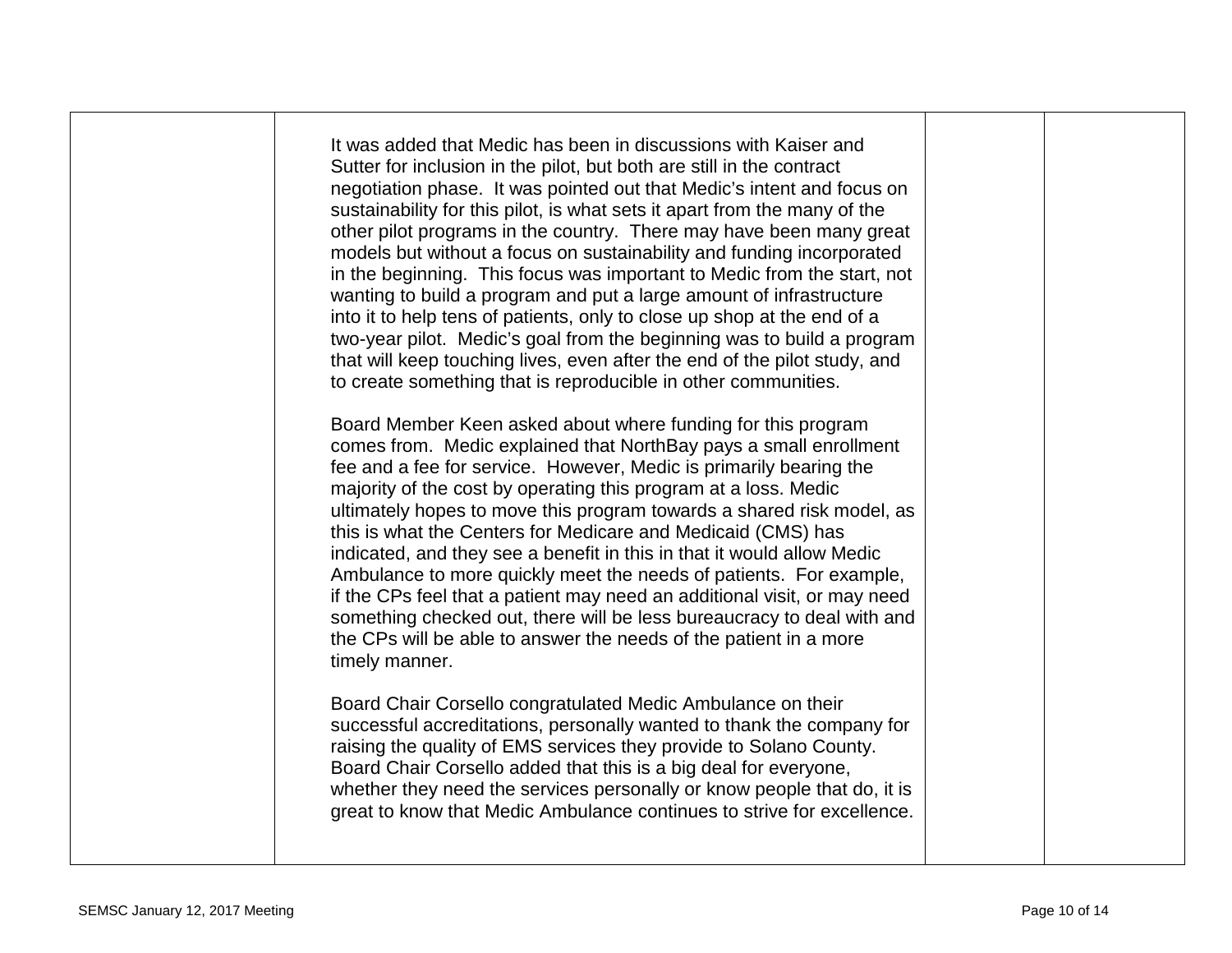|                                        | Board Chair Corsello also extended the Board's condolences in the                                                                                                                                                                                                                                                                                                                                                                                                                                                                                                                                                                        |  |
|----------------------------------------|------------------------------------------------------------------------------------------------------------------------------------------------------------------------------------------------------------------------------------------------------------------------------------------------------------------------------------------------------------------------------------------------------------------------------------------------------------------------------------------------------------------------------------------------------------------------------------------------------------------------------------------|--|
|                                        | loss of a valued member of Medic Ambulance, especially someone so                                                                                                                                                                                                                                                                                                                                                                                                                                                                                                                                                                        |  |
|                                        | young to a horrible disease, and apologized for missing the memorial                                                                                                                                                                                                                                                                                                                                                                                                                                                                                                                                                                     |  |
|                                        | service.                                                                                                                                                                                                                                                                                                                                                                                                                                                                                                                                                                                                                                 |  |
|                                        |                                                                                                                                                                                                                                                                                                                                                                                                                                                                                                                                                                                                                                          |  |
|                                        | Board Member Velasquez added he has known Jason Comer as a<br>member of the EMS community, and commended Helen Pierson for<br>her tribute. Board Member Velasquez requested if the Board Meeting<br>can be closed in honor of Jason Comer, and added that the Solano<br>County Office of Emergency Services (OES) was actively involved in<br>Mr. Comer's Celebration of Life this past Saturday, as well as the<br>Cities of Vallejo, and Fairfield among others. Board Chair Corsello<br>agreed that today's Board Meeting can adjourn in the memory of<br>Jason Comer, and the Board Members nodded in agreement.                     |  |
| <b>Regular Calendar</b>                |                                                                                                                                                                                                                                                                                                                                                                                                                                                                                                                                                                                                                                          |  |
| Items:                                 |                                                                                                                                                                                                                                                                                                                                                                                                                                                                                                                                                                                                                                          |  |
|                                        |                                                                                                                                                                                                                                                                                                                                                                                                                                                                                                                                                                                                                                          |  |
| a. Selection of Vice<br>Chair for 2017 | a. Board Chair Corsello stated that according to the SEMSC Bylaws, the<br>Board must select a Vice Chair. In the last two years, the role of Vice<br>Chair has been filled by Board Member Watson, who is not present at<br>today's meeting due to a personal commitment. However, Board Member<br>Watson did express an interest to continue being the Vice Chair, unless<br>someone else is interested in the role, the Board can draft Board Member<br>Watson again.                                                                                                                                                                  |  |
|                                        | The EMS Administrator stated that Board Member Watson sent an email<br>to be read at today's meeting, if this is the Board's pleasure. Mr. Selby<br>read that Board Member Watson expressed his apologies for not being<br>able to attend the first SEMSC Board Meeting of the year, as he serves as<br>a member of the State's Emergency Medical Services for Children<br>Technical Advisory Committee. Each year, the Committee meets for three<br>days to scope out the program for children for the following year, and this<br>year's meeting was scheduled for January 11-13, 2017, which conflicts<br>with today's Board meeting. |  |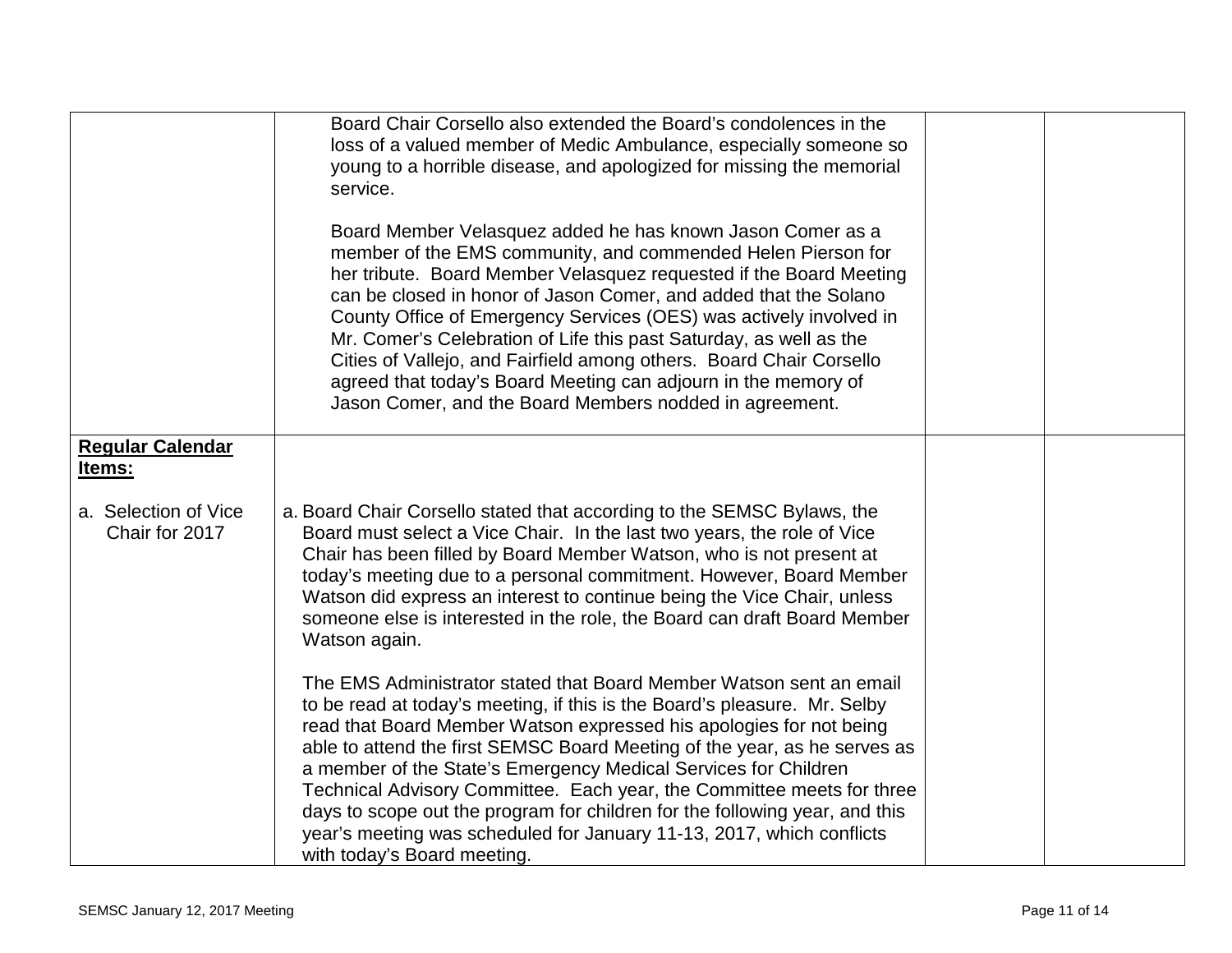| Board Member Watson added in the email that had he been able to attend<br>today's SEMSC Meeting; he would have been able to communicate that it<br>would be an honor to once again serve in the capacity of Vice Chairperson<br>for another year. All of the Members are very accomplished and<br>outstanding individuals, and it would be a pleasure to once again serve as<br>the Vice Chairperson. Board Member Watson also expressed<br>disappointment at not being able to attend today's Meeting, and<br>expressed disappointment at being unable to attend the first Board<br>Meeting of the year.                                                                                                                                                                                                                                                                                  |                                                            |  |
|--------------------------------------------------------------------------------------------------------------------------------------------------------------------------------------------------------------------------------------------------------------------------------------------------------------------------------------------------------------------------------------------------------------------------------------------------------------------------------------------------------------------------------------------------------------------------------------------------------------------------------------------------------------------------------------------------------------------------------------------------------------------------------------------------------------------------------------------------------------------------------------------|------------------------------------------------------------|--|
| Watson as the Vice Chair for 2017. Board Member Velasquez seconded.<br>AYES: 6; NAYS: 0; ABSENT: 1; ABSTAIN: 0                                                                                                                                                                                                                                                                                                                                                                                                                                                                                                                                                                                                                                                                                                                                                                             |                                                            |  |
| b. Board Chair Corsello requested Mr. Selby to give a short presentation on<br>this agenda item. Mr. Selby stated that the bylaws of the Joint Powers<br>Authority (JPA) require the Board to annually adopt a Revenue Allocation<br>Plan for the Agency. Included in the packet is the recommended budget,<br>or Revenue Allocation Plan as the Auditor Controller refers to it. Mr. Selby<br>noted that Personnel costs are the bulk of the Agency's expenses.<br>Additionally, pass-through revenue associated with the Public Private<br>Partnership (PPP) between Medic Ambulance and the four city Fire<br>Departments is the largest expenditure, as well as source of revenue. It<br>was likewise pointed out that the Revenue Allocation Plan is essentially a<br>zero-based budget. Mr. Andrew Obando, the Associate Administrator was<br>requested to present a brief overview. |                                                            |  |
| Mr. Obando presented a comparison of the budget for FY 2016/2017 and<br>the proposed budget for FY 2017/2018, in accordance with Board's<br>request at the last budget meeting. The difference in salary and benefits<br>from this fiscal year to the next was pointed out. This is due to an<br>increase in Full Time Equivalent (FTE) employees. It was explained that<br>the Agency currently has a contract employee who left the Agency.                                                                                                                                                                                                                                                                                                                                                                                                                                              |                                                            |  |
|                                                                                                                                                                                                                                                                                                                                                                                                                                                                                                                                                                                                                                                                                                                                                                                                                                                                                            | Board Member Keen moved to nominate and elect Board Member |  |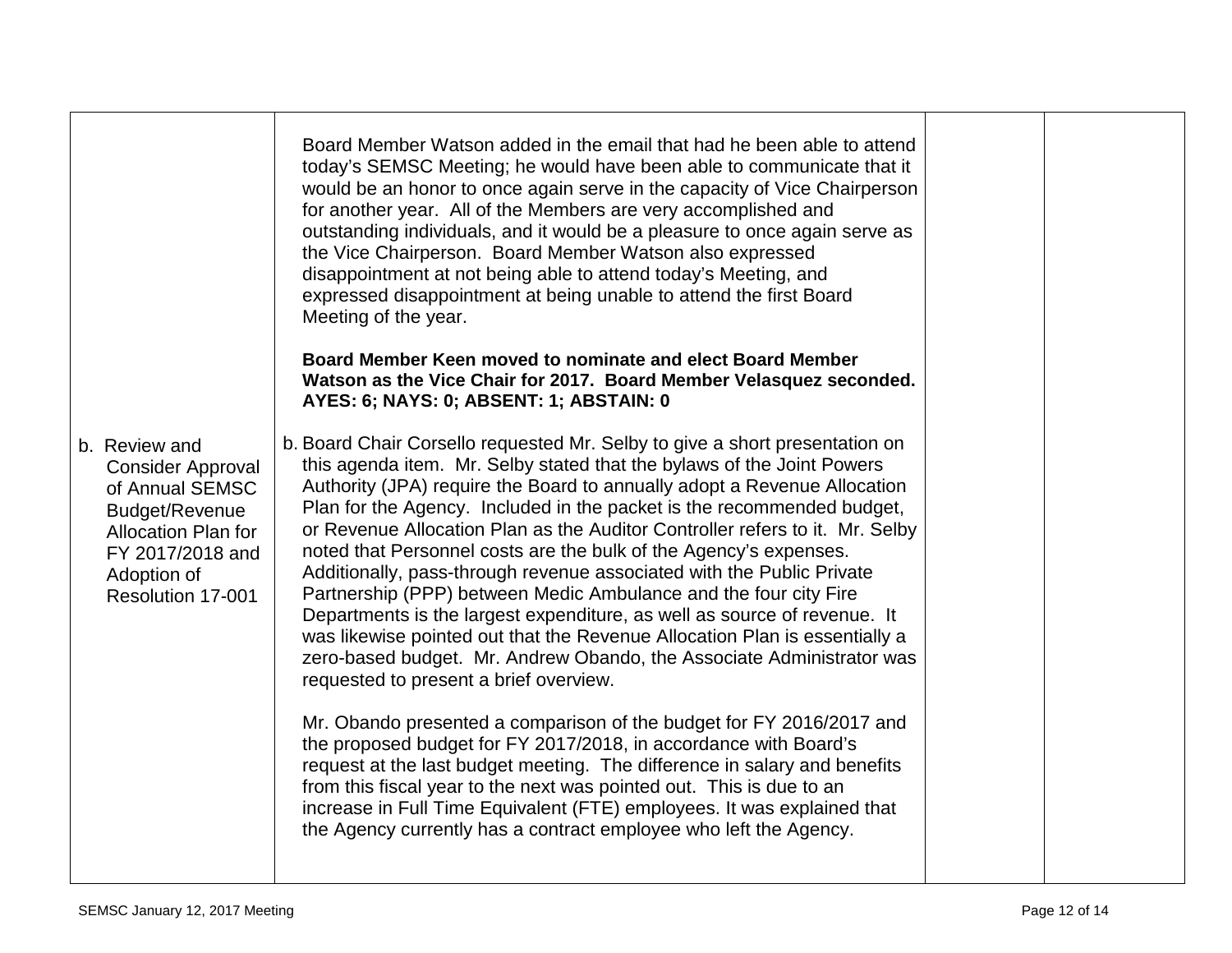| The plan is to replace this position with a full-time regular employee who<br>will be tasked to continue the efforts to protect the Exclusive Operating<br>Area (EOA) agreement, as well as work on quality improvement. There is<br>also a one-time cost for set-up fees of new software agreements that is<br>included in this year's budget. This new software is to help monitor the<br>compliance of the EMS Partners, and establish an EMS data repository.<br>These one-time fees are expected to go away in the next fiscal year, and<br>that will help off-set the cost of the additional FTEs. It was pointed out that<br>the increases in the Health & Social Services (H&SS) transfer funds are<br>basically cost of living increases associated with the countywide overhead<br>costs that are expected as part of the Agency's agreement with H&SS.<br>These costs include expenses associated with human resource services,<br>payroll services, administration costs, and rental space among others. It<br>was highlighted that the increase in cost is minimal, only about half a<br>percent higher than the previous fiscal period. |  |
|-------------------------------------------------------------------------------------------------------------------------------------------------------------------------------------------------------------------------------------------------------------------------------------------------------------------------------------------------------------------------------------------------------------------------------------------------------------------------------------------------------------------------------------------------------------------------------------------------------------------------------------------------------------------------------------------------------------------------------------------------------------------------------------------------------------------------------------------------------------------------------------------------------------------------------------------------------------------------------------------------------------------------------------------------------------------------------------------------------------------------------------------------------|--|
|                                                                                                                                                                                                                                                                                                                                                                                                                                                                                                                                                                                                                                                                                                                                                                                                                                                                                                                                                                                                                                                                                                                                                       |  |
|                                                                                                                                                                                                                                                                                                                                                                                                                                                                                                                                                                                                                                                                                                                                                                                                                                                                                                                                                                                                                                                                                                                                                       |  |
| In regards to the revenue, the line items maintain the status quo, including<br>fees that include the ambulance franchise fee for the EOA, designation<br>fees from Trauma Centers, ST Elevation Myocardial Infarction (STEMI)<br>Receiving Center, ambulance permits, EMT certification fees, etc. A small<br>increase in revenues is projected, mainly from the entry of additional<br>providers coming into the system. This will help offset the small increase<br>in expenses. Mr. Obando also explained that the Agency assesses fines<br>for any violations to policies, procedures and protocols as stipulated in<br>Resolution 11-001 and Resolution 16-002. It was likewise pointed out that<br>there is no change in the pass-through revenue for the PPP Fire<br>Departments. It is also projected that there will be a slight increase in the<br>interest revenue from use of money, with the higher fund balance.<br>Mr. Obando summarized that the projected revenue is equal to the                                                                                                                                                   |  |
| projected expenses; thereby it is a zero-based budget that is being<br>proposed.                                                                                                                                                                                                                                                                                                                                                                                                                                                                                                                                                                                                                                                                                                                                                                                                                                                                                                                                                                                                                                                                      |  |
| Board Member Rusch requested clarification on the increase in permits<br>due to new of providers.                                                                                                                                                                                                                                                                                                                                                                                                                                                                                                                                                                                                                                                                                                                                                                                                                                                                                                                                                                                                                                                     |  |